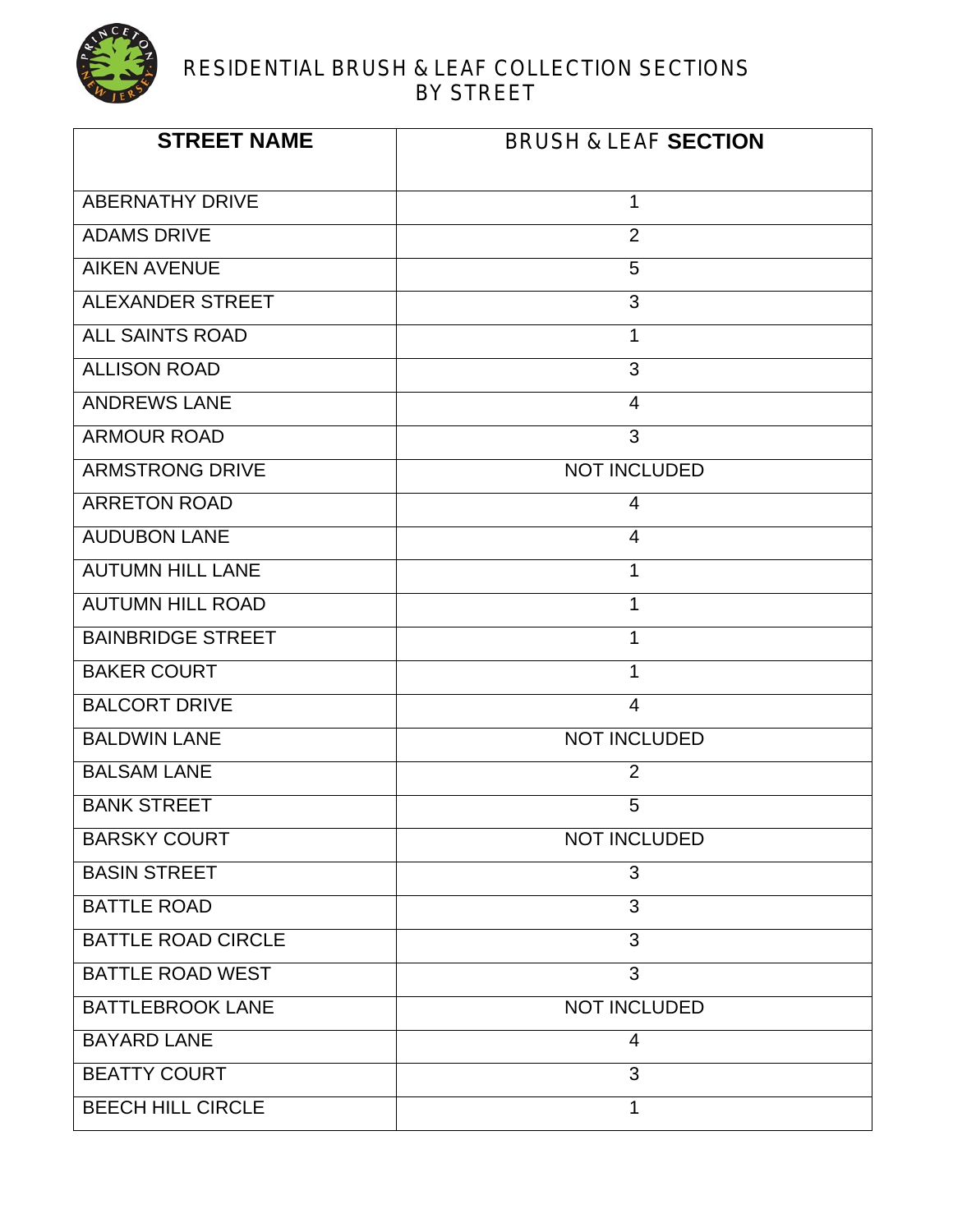| <b>STREET NAME</b>        | <b>BRUSH &amp; LEAF SECTION</b> |
|---------------------------|---------------------------------|
| <b>BEECH HOLLOW LANE</b>  | <b>NOT INCLUDED</b>             |
| <b>BENJAMIN RUSH LANE</b> | <b>NOT INCLUDED</b>             |
| <b>BERRIEN COURT</b>      | 5                               |
| <b>BERTRAND DRIVE</b>     | 1                               |
| <b>BILLIE ELLIS LANE</b>  | <b>NOT INCLUDED</b>             |
| <b>BIRCH AVE</b>          | 1                               |
| <b>BOGART COURT</b>       | $\overline{4}$                  |
| <b>BOUDINOT STREET</b>    | 5                               |
| <b>BOUVANT DRIVE</b>      | $\overline{4}$                  |
| <b>BRAEBURN DRIVE</b>     | 1                               |
| <b>BRANCH ALLEY</b>       | 5                               |
| <b>BRECKINRIDGE ROAD</b>  | 3                               |
| <b>BREARLY ROAD</b>       | 3                               |
| <b>BRICKHOUSE ROAD</b>    | <b>NOT INCLUDED</b>             |
| <b>BROADMEAD</b>          | $\overline{2}$                  |
| <b>BROADRIPPLE DRIVE</b>  | 1                               |
| <b>BROOKS BEND</b>        | <b>NOT INCLUDED</b>             |
| <b>BROOKSTONE DRIVE</b>   | $\overline{4}$                  |
| <b>BULLOCK DRIVE</b>      | <b>NOT INCLUDED</b>             |
| <b>BUNN DRIVE</b>         | <b>NOT INCLUDED</b>             |
| <b>BURR DRIVE</b>         | 1                               |
| <b>BUTLER AVENUE</b>      | <b>NOT INCLUDED</b>             |
| <b>BUTTERNUT ROW</b>      | <b>NOT INCLUDED</b>             |
| CALDWELL DRIVE            |                                 |
| <b>CAMERON COURT</b>      | <b>NOT INCLUDED</b>             |
| <b>CAMPBELL WOODS WAY</b> | 1                               |
| <b>CAMPBLETON CIRCLE</b>  | 3                               |
| <b>CARNAHAN PLACE</b>     | 1                               |
| <b>CARNEGIE DRIVE</b>     | $\overline{2}$                  |
|                           |                                 |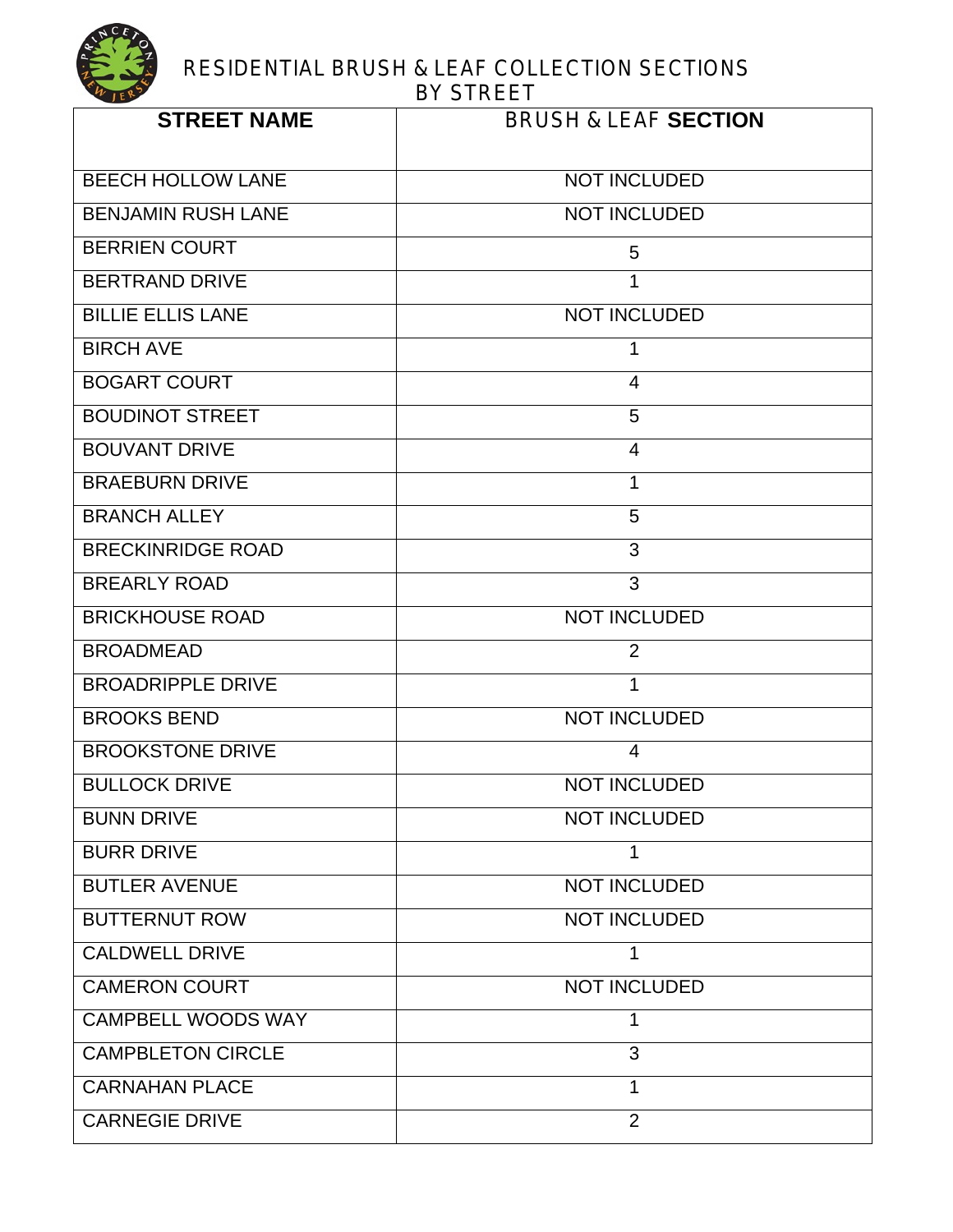

| <b>STREET NAME</b>                                  | <b>BRUSH &amp; LEAF SECTION</b> |
|-----------------------------------------------------|---------------------------------|
| <b>CARRIAGE WAY</b>                                 | 3                               |
| <b>CASTLE HOWARD COURT</b>                          | $\overline{2}$                  |
| <b>CEDAR LANE</b>                                   | $\overline{2}$                  |
| <b>CHAMBERS STREET</b>                              | 5                               |
| <b>CHARLTON STREET</b>                              | 5                               |
| <b>CHERRY HILL ROAD</b>                             | $\overline{4}$                  |
| <b>CHERRY VALLEY ROAD</b>                           | 4                               |
| <b>CHESTNUT STREET</b>                              | 5                               |
| <b>CHRISTOPHER DRIVE</b>                            | $\overline{4}$                  |
| <b>CLARKE COURT</b>                                 | 3                               |
| <b>CLAY STREET</b>                                  | 5                               |
| <b>CLEARVIEW AVENUE</b>                             | 1                               |
| CLEVELAND LANE(Bayard Lane to<br>Library Place)     | 5                               |
| <b>CLEVELAND LANE(Library Place to</b><br>Elm Road) | 3                               |
| <b>CLOVER LANE</b>                                  | 1                               |
| <b>COLLEGE ROAD</b>                                 | 3                               |
| <b>COLLEGE ROAD WEST</b>                            | 3                               |
| <b>CONCORD LANE</b>                                 | 1                               |
| <b>CONISTON COURT</b>                               | $\overline{4}$                  |
| <b>CONSTITUTION DRIVE</b>                           | 3                               |
| <b>CONSTITUTION HILL EAST</b>                       | <b>NOT INCLUDED</b>             |
| <b>CONSTITUTION HILL WEST</b>                       | <b>NOT INCLUDED</b>             |
| <b>CORDOVA ROAD</b>                                 | 1                               |
| <b>CRADLEROCK ROAD</b>                              | 4                               |
| <b>CRESTVIEW DRIVE</b>                              | $\overline{4}$                  |
| <b>CROOKED TREE LANE</b>                            | 1                               |
| <b>CUYLER ROAD</b>                                  | 1                               |
| <b>DAVID BREARLEY DRIVE</b>                         | <b>NOT INCLUDED</b>             |
| <b>DAVIES DRIVE</b>                                 | $\overline{4}$                  |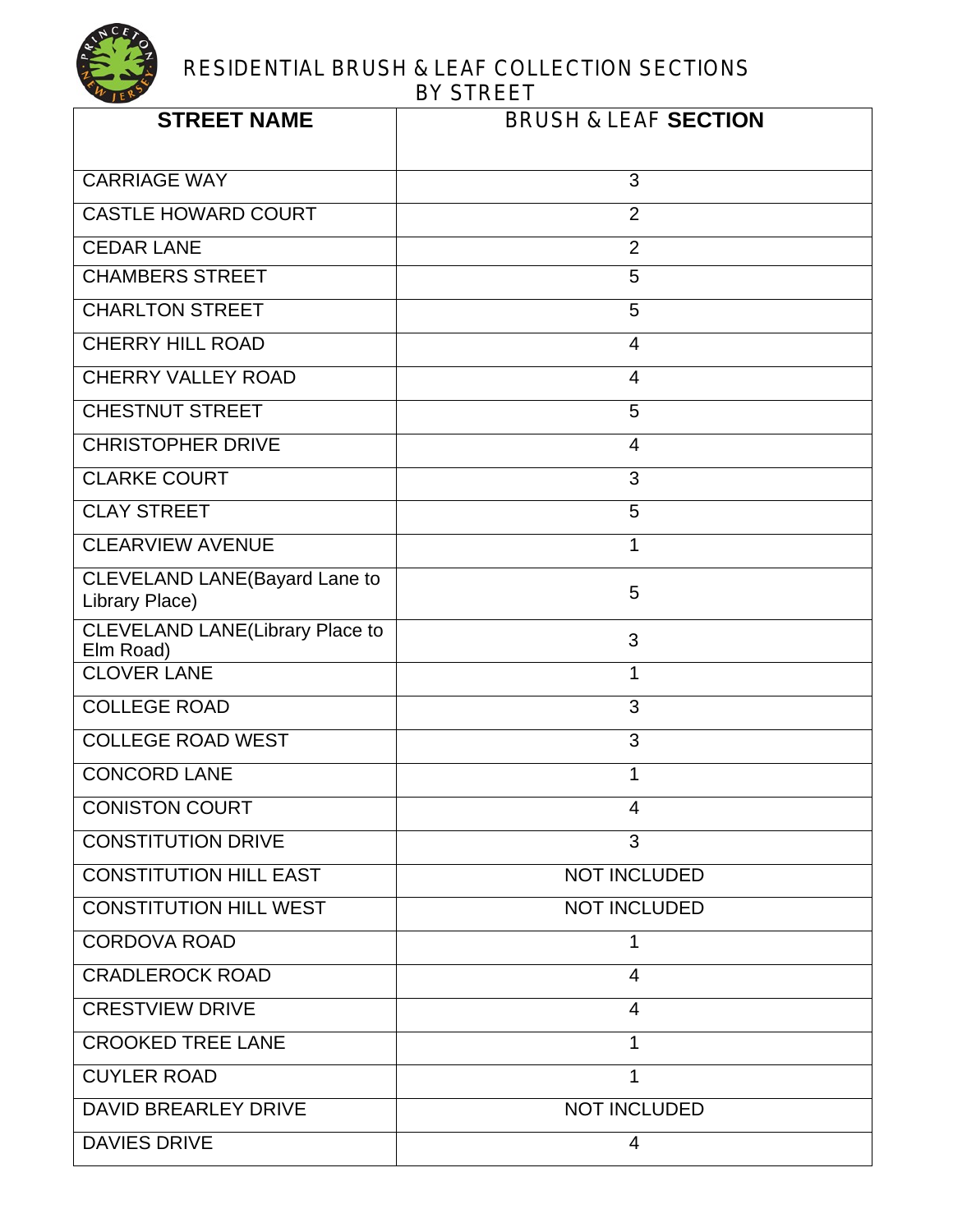| <b>STREET NAME</b>        | <b>BRUSH &amp; LEAF SECTION</b> |
|---------------------------|---------------------------------|
| <b>DEAN MATHEY LANE</b>   | <b>NOT INCLUDED</b>             |
| <b>DEER PATH</b>          | 1                               |
| <b>DEMPSEY AVE</b>        | 1                               |
| <b>DERWENT DRIVE</b>      | $\overline{4}$                  |
| <b>DEVEREUX AVENUE</b>    | <b>NOT INCLUDED</b>             |
| <b>DICKINSON STREET</b>   | 3                               |
| <b>DODDS LANE</b>         | 1                               |
| <b>DOGWOOD HILL</b>       | 1                               |
| <b>DOGWOOD LANE</b>       | $\overline{2}$                  |
| <b>DORANN AVE</b>         | $\overline{1}$                  |
| <b>DRAKES CORNER ROAD</b> | $\overline{4}$                  |
| <b>DUFFIELD PLACE</b>     | $\overline{4}$                  |
| <b>EARLE LANE</b>         | <b>NOT INCLUDED</b>             |
| <b>EDGEHILL STREET</b>    | 5                               |
| <b>EDGERSTOUNE ROAD</b>   | $\overline{3}$                  |
| <b>EDWARDS PLACE</b>      | 3                               |
| <b>EINSTEIN ROAD</b>      | <b>NOT INCLUDED</b>             |
| <b>EISENHOWER STREET</b>  | <b>NOT INCLUDED</b>             |
| <b>ELM DRIVE</b>          | <b>NOT INCLUDED</b>             |
| <b>ELM LANE</b>           | 3                               |
| <b>ELM ROAD</b>           | 3                               |
| <b>ERDMAN AVE</b>         | 1                               |
| <b>ETTL CIRCLE</b>        | $\overline{4}$                  |
| <b>EVELYN PLACE</b>       | 5                               |
| <b>EVERGREEN CIRCLE</b>   | $\overline{2}$                  |
| <b>EWING STREET</b>       | 1                               |
| <b>FACULTY DRIVE</b>      | <b>NOT INCLUDED</b>             |
| <b>FAIRWAY DRIVE</b>      | $\overline{4}$                  |
| <b>FARRAND ROAD</b>       | 3                               |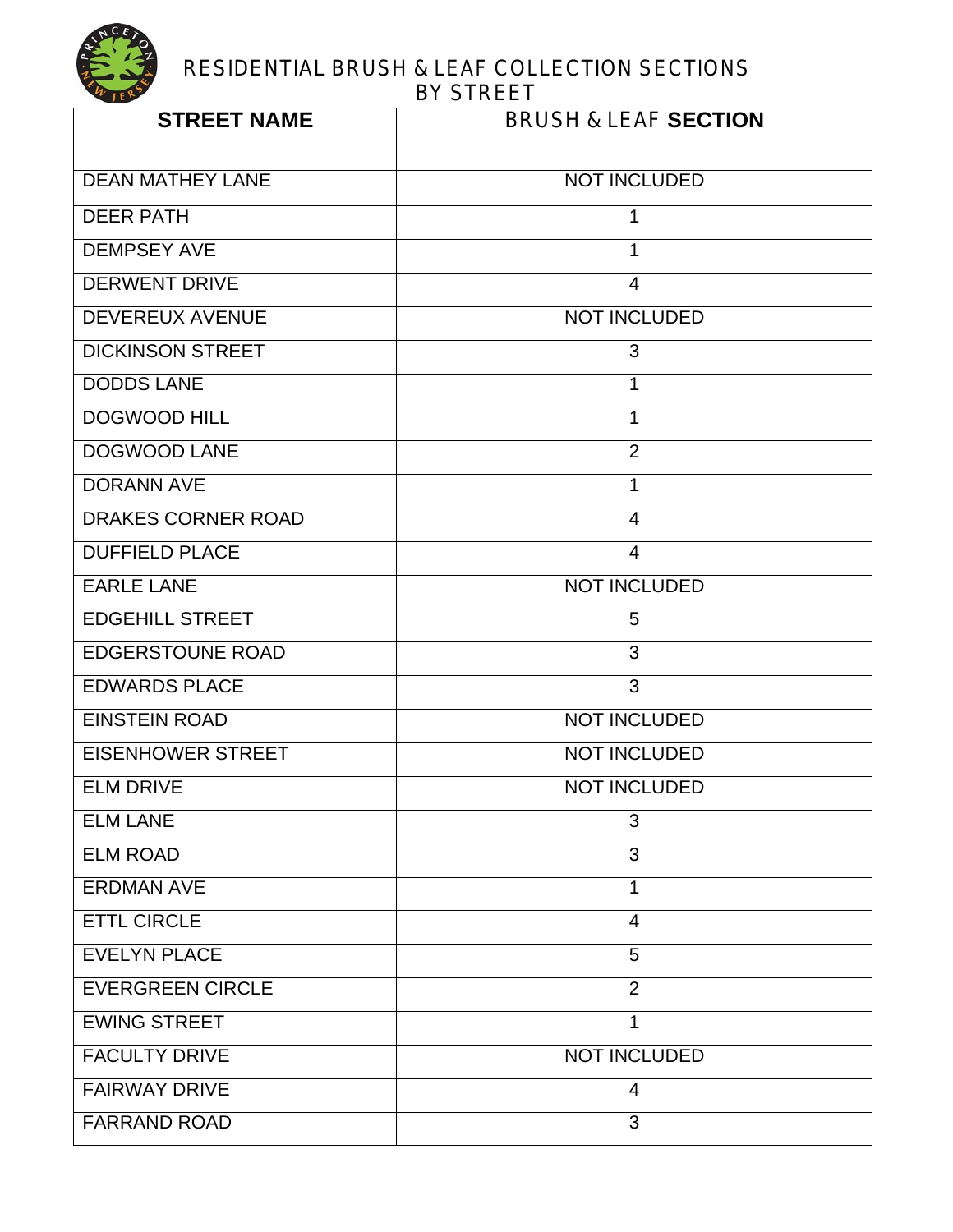| <b>STREET NAME</b>                          | <b>BRUSH &amp; LEAF SECTION</b> |
|---------------------------------------------|---------------------------------|
| <b>FINLEY ROAD</b>                          | 3                               |
| <b>FIRESTONE COURT</b>                      | <b>NOT INCLUDED</b>             |
| <b>FISHER AVE</b>                           | 1                               |
| <b>FITCH WAY</b>                            | 4                               |
| FITZRANDOLPH ROAD                           | $\overline{2}$                  |
| <b>FLEMING WAY</b>                          | 3                               |
| <b>FLEXNER LANE</b>                         | <b>NOT INCLUDED</b>             |
| <b>FLORENCE LANE</b>                        | 4                               |
| <b>FORESTER DRIVE</b>                       | $\overline{2}$                  |
| <b>FOULET DRIVE</b>                         | $\overline{4}$                  |
| FRANKLIN AVE (North Harrison to<br>Snowden) | 1                               |
| FRANKLIN AVE (North Harrison to<br>Walnut)  | 5                               |
| FRANKLIN AVE (Moore St. to<br>Witherspoon)  | 5                               |
| <b>FREDRICK COURT</b>                       | 4                               |
| <b>GALLUP ROAD</b>                          | 3                               |
| <b>GARRETT LANE</b>                         | <b>NOT INCLUDED</b>             |
| <b>GEORGE DRIVE</b>                         | 4                               |
| <b>GLEN DRIVE</b>                           | $\overline{4}$                  |
| <b>GORDON WAY</b>                           | <b>NOT INCLUDED</b>             |
| <b>GOVERNORS LANE</b>                       | <b>NOT INCLUDED</b>             |
| <b>GRASMERE WAY</b>                         | 4                               |
| <b>GREAT ROAD</b>                           | $\overline{4}$                  |
| <b>GREAT ROAD EAST</b>                      | $\overline{4}$                  |
| <b>GREENBRIAR WAY</b>                       | <b>NOT INCLUDED</b>             |
| <b>GREEN SHADOWS LANE</b>                   | <b>NOT INCLUDED</b>             |
| <b>GREEN STREET</b>                         | 5                               |
| <b>GREENHOLM STREET</b>                     | 5                               |
| <b>GREENHOUSE COURT</b>                     | 3                               |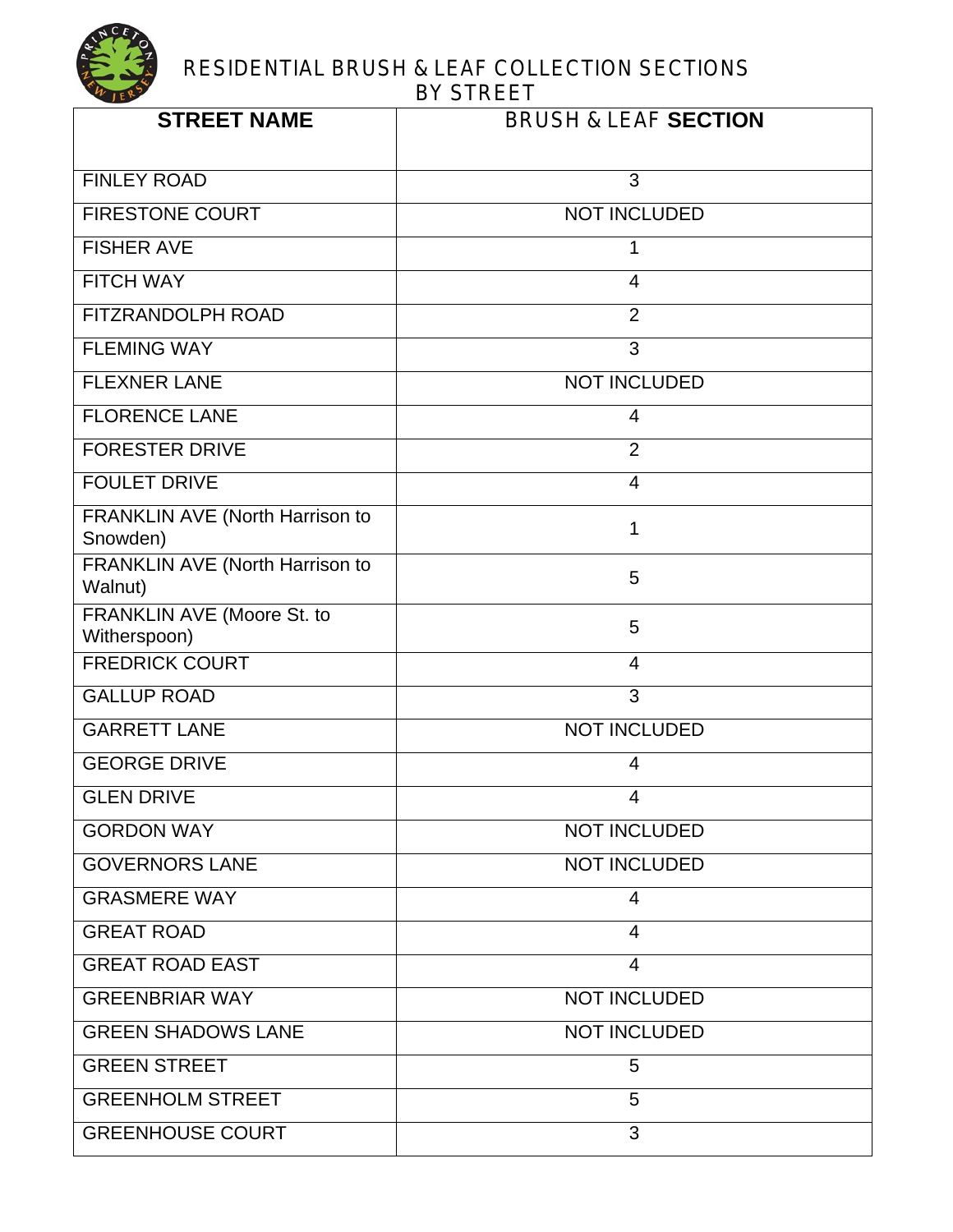| <b>STREET NAME</b>                                            | <b>BRUSH &amp; LEAF SECTION</b> |
|---------------------------------------------------------------|---------------------------------|
| <b>GREENHOUSE DRIVE</b>                                       | 3                               |
| <b>GREENLAND COURT</b>                                        | 3                               |
| <b>GREENVIEW AVE</b>                                          | 5                               |
| <b>GREENWAY TERRACE</b>                                       | $\overline{4}$                  |
| <b>GRIGGS DRIVE</b>                                           | <b>NOT INCLUDED</b>             |
| <b>GROVER AVE</b>                                             | 1                               |
| <b>GULICK ROAD</b>                                            | 1                               |
| <b>GUYOT AVE</b>                                              | 1                               |
| <b>HAGEMAN LANE</b>                                           | $\overline{4}$                  |
| <b>HALE DRIVE</b>                                             | 3                               |
| <b>HALSEY STREET</b>                                          | <b>NOT INCLUDED</b>             |
| HAMILTON AVE (N.Harrison St. to<br>Snowden Ln.)               | 1                               |
| HAMILTON AVE (N. Harrison St. to<br>Moore St.)                | 5                               |
| <b>HARDY DRIVE</b>                                            | $\overline{4}$                  |
| <b>HARRIET DRIVE</b>                                          | 5                               |
| <b>HARRIS ROAD</b>                                            | 1                               |
| <b>HARRISON LANE</b>                                          | <b>NOT INCLUDED</b>             |
| <b>HARRISON STREET</b>                                        | 5                               |
| <b>HARRISON STREET NORTH</b><br>(Nassau St. to Franklin Ave.) | 5                               |
| <b>HARRISON STREET NORTH</b><br>(Franklin Ave. to Ewing/Bunn) | 1                               |
| HARRISON STREET SOUTH                                         | $\overline{2}$                  |
| <b>HARTLEY AVENUE</b>                                         | $\overline{2}$                  |
| <b>HASLET AVENUE</b>                                          | 3                               |
| <b>HAWTHORNE AVENUE</b>                                       | 5                               |
| <b>HEATHER LANE</b>                                           | 4                               |
| <b>HEMLOCK CIRCLE</b>                                         | $\overline{2}$                  |
| <b>HENDERSON AVENUE</b>                                       | <b>NOT INCLUDED</b>             |
| <b>HENRY AVENUE</b>                                           | 5                               |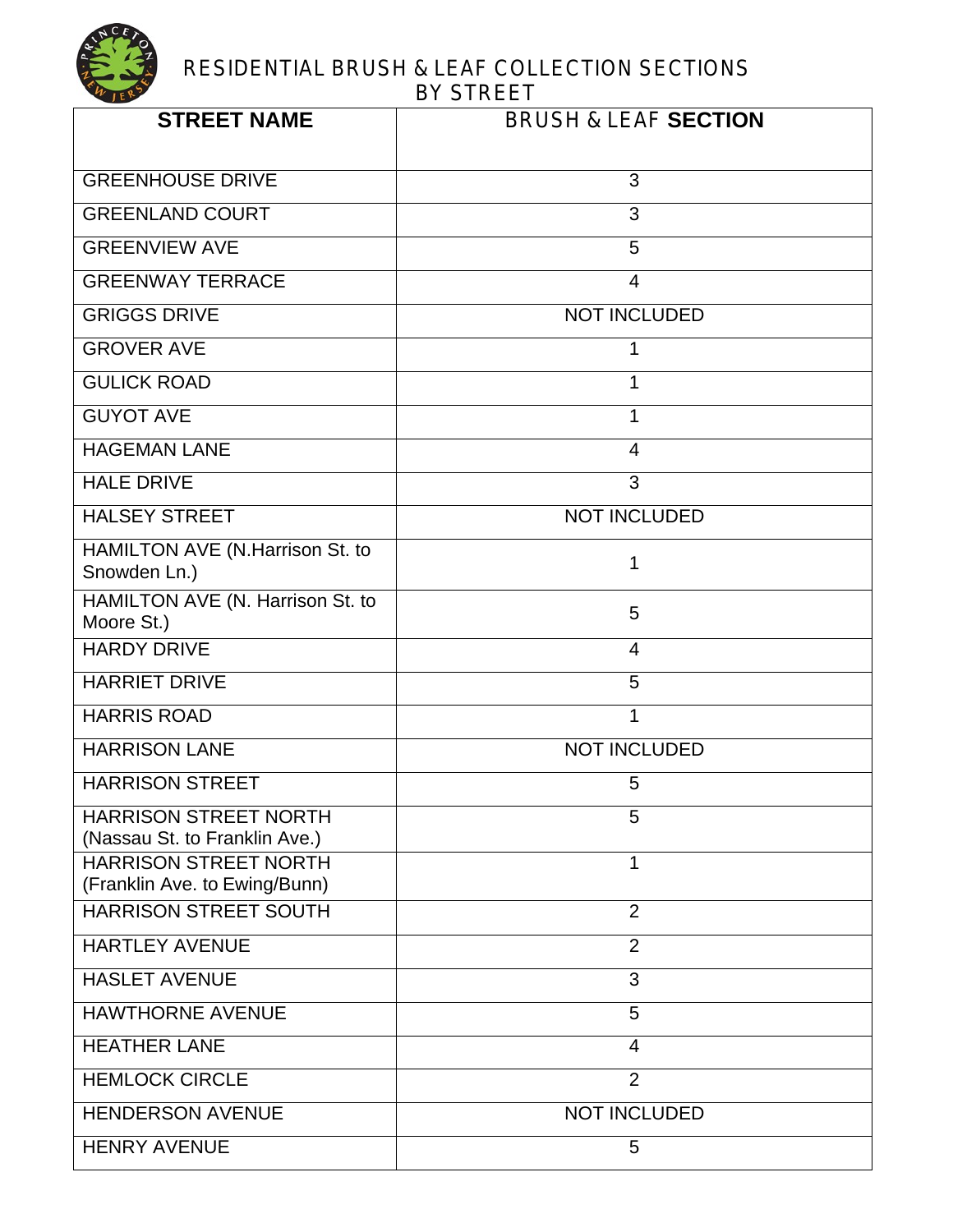

| <b>STREET NAME</b>                                  | <b>BRUSH &amp; LEAF SECTION</b> |
|-----------------------------------------------------|---------------------------------|
| <b>HERRONTOWN CIRCLE</b>                            | 1                               |
| <b>HERRONTOWN LANE</b>                              | 1                               |
| <b>HERRONTOWN ROAD</b>                              | 1                               |
| <b>HIBBEN ROAD</b>                                  | 5                               |
| <b>HICKORY COURT</b>                                | 1                               |
| <b>HIGHLAND TERRACE</b>                             | <b>NOT INCLUDED</b>             |
| <b>HILLSIDE AVE</b>                                 | 4                               |
| <b>HILLSIDE ROAD</b>                                | 1                               |
| <b>HILLTOP DRIVE</b>                                | 4                               |
| <b>HODGE ROAD (Bayard Lane to</b><br>Library Place) | 5                               |
| HODGE ROAD(Library Place to Elm<br>Road)            | 3                               |
| <b>HORNOR LANE</b>                                  | 1                               |
| <b>HOUGHTON ROAD</b>                                | 5                               |
| <b>HOWE CIRCLE</b>                                  | $\overline{2}$                  |
| <b>HULFISH STREET</b>                               | 5                               |
| <b>HUMBERT STREET</b>                               | 5                               |
| <b>HUN ROAD</b>                                     | 3                               |
| <b>HUNT DRIVE</b>                                   | 4                               |
| <b>HUNTER ROAD</b>                                  | 4                               |
| <b>HUTCHINSON DRIVE</b>                             | 3                               |
| <b>INDEPENDENCE DRIVE</b>                           | 3                               |
| <b>IRIS LANE</b>                                    | <b>NOT INCLUDED</b>             |
| <b>JAMES COURT</b>                                  | 4                               |
| JEFFERSON ROAD (Henry Ave. to<br>Wiggins St.)       | 5                               |
| JEFFERSON ROAD (Henry Ave. to<br>Red Hill Rd.)      | 1                               |
| <b>JOHN STREET</b>                                  | 5                               |
| <b>JONATHAN DAYTON COURT</b>                        | <b>NOT INCLUDED</b>             |
| <b>JOURNEYS END LANE</b>                            | 1                               |
| <b>JUNIPER ROW</b>                                  | <b>NOT INCLUDED</b>             |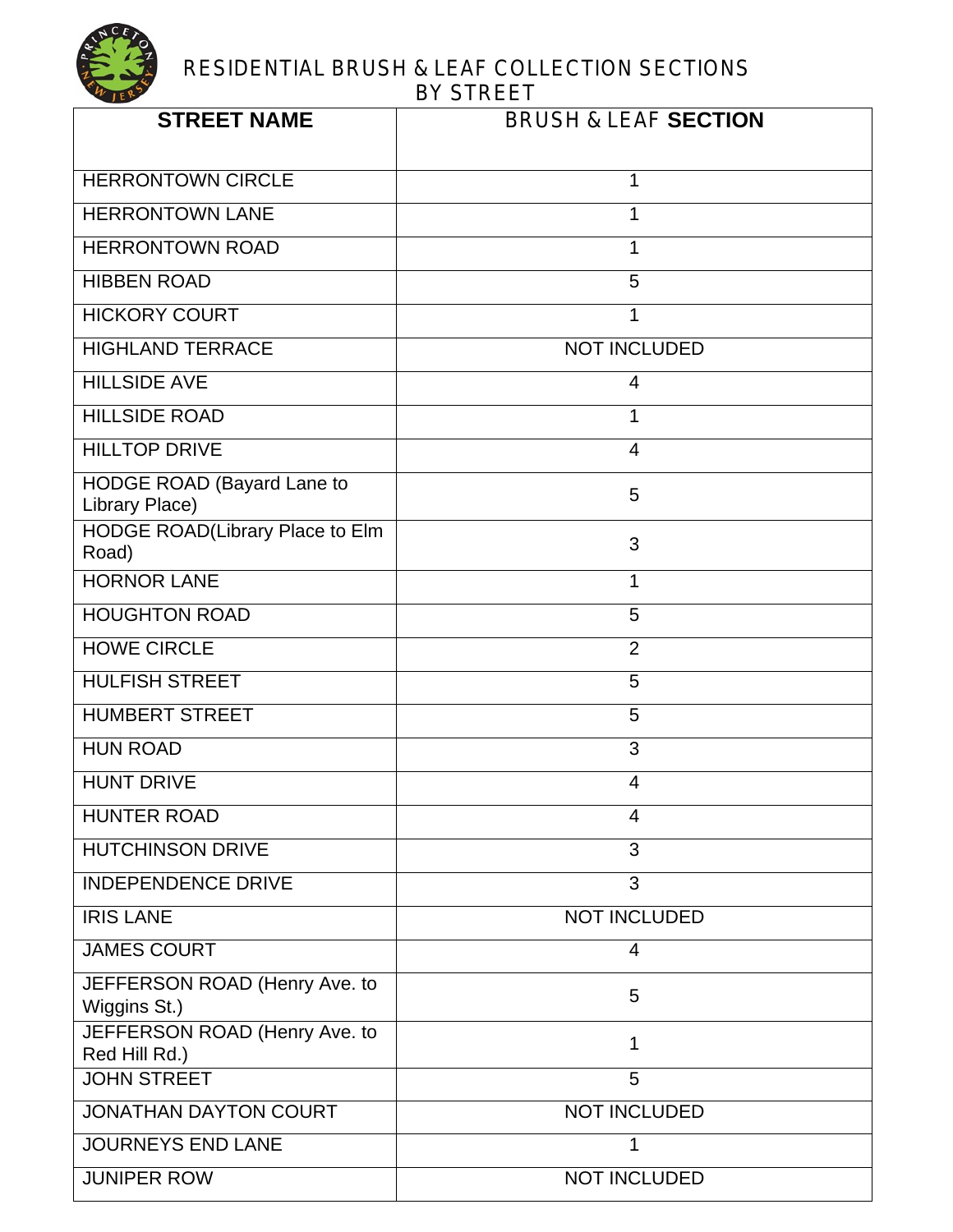| <b>STREET NAME</b>                           | <b>BRUSH &amp; LEAF SECTION</b> |
|----------------------------------------------|---------------------------------|
| <b>KARIN COURT</b>                           | <b>NOT INCLUDED</b>             |
| <b>KATIES POND ROAD</b>                      | $\overline{4}$                  |
| <b>KIMBERLY COURT</b>                        | $\overline{4}$                  |
| <b>KING STREET</b>                           | <b>NOT INCLUDED</b>             |
| <b>KINGSTON ROAD</b>                         | $\overline{2}$                  |
| <b>KNOLL DRIVE</b>                           | 2                               |
| <b>LAFAYETTE COURT</b>                       | <b>NOT INCLUDED</b>             |
| <b>LAFAYETTE ROAD</b>                        | 3                               |
| LAFAYETTE ROAD WEST (North of<br>Cleveland)  | $\overline{4}$                  |
| <b>LAKE DRIVE</b>                            | $\overline{2}$                  |
| <b>LAKE LANE</b>                             | <b>NOT INCLUDED</b>             |
| <b>LAMBERT DRIVE</b>                         | 3                               |
| <b>LAUREL CIRCLE</b>                         | 1                               |
| <b>LAUREL ROAD</b>                           | 1                               |
| <b>LAWRENCEVILLE ROAD</b>                    | 3                               |
| <b>LEABROOK LANE</b>                         | $\mathbf{1}$                    |
| <b>LEAVITT LANE</b>                          | 1                               |
| <b>LEICESTER COURT</b>                       | 3                               |
| <b>LEIGH AVENUE</b>                          | 1                               |
| <b>LEONARD COURT</b>                         | 4                               |
| <b>LESLIE COURT</b>                          | 3                               |
| <b>LIBBY AVENUE</b>                          | <b>NOT INCLUDED</b>             |
| LIBRARY PLACE (Mercer St. to<br>Hodge Rd.)   | 5                               |
| LIBRARY PLACE (Hodge Rd. to<br>Westcott Rd.) | 3                               |
| <b>LILAC LANE</b>                            | 5                               |
| <b>LINCOLN COURT</b>                         | <b>NOT INCLUDED</b>             |
| LINDEN LANE (Nassau St. to<br>Franklin Ave.) | 5                               |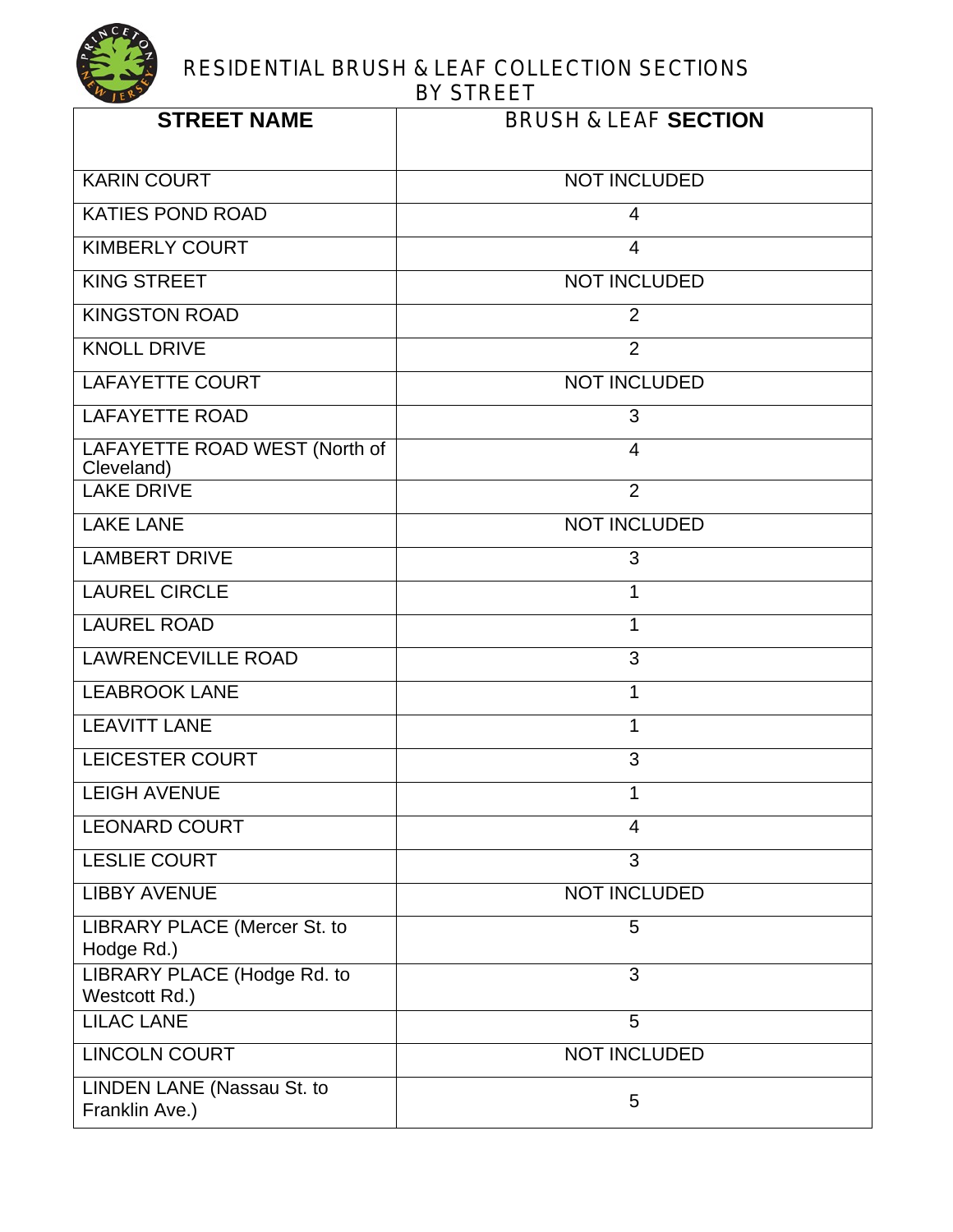

| <b>STREET NAME</b>                             | <b>BRUSH &amp; LEAF SECTION</b> |
|------------------------------------------------|---------------------------------|
| LINDEN LANE (Franklin Ave. to<br>Guyot)        | 1                               |
| <b>LINWOOD CIRCLE</b>                          | 1                               |
| <b>LITTLEBROOK ROAD</b>                        | 1                               |
| LITTLEBROOK ROAD NORTH                         | 1                               |
| <b>LOCUST LANE</b>                             | $\mathbf 1$                     |
| <b>LONGVIEW DRIVE</b>                          | $\overline{2}$                  |
| <b>LOOMIS COURT</b>                            | 1                               |
| <b>LOOP ROW</b>                                | <b>NOT INCLUDED</b>             |
| <b>LOVERS LANE</b>                             | 3                               |
| <b>LYTLE STREET</b>                            | 5                               |
| <b>MACLEAN CIRCLE</b>                          | $\overline{2}$                  |
| <b>MACLEAN STREET</b>                          | 3                               |
| <b>MADISON STREET</b>                          | 5                               |
| <b>MAGNOLIA LANE</b>                           | $\mathbf{1}$                    |
| MAIDENHEAD ROAD (Woodhull Ln.<br>to George Dr. | $\overline{4}$                  |
| <b>MANSGROVE ROAD</b>                          | $\overline{4}$                  |
| <b>MAPLE STREET</b>                            | 5                               |
| <b>MARION ROAD EAST</b>                        | 1                               |
| <b>MARION ROAD WEST</b>                        | 1                               |
| <b>MARGERUMS COURT</b>                         | 5                               |
| <b>MARKHAM ROAD</b>                            | $\overline{2}$                  |
| <b>MARSHALL STREET</b>                         | <b>NOT INCLUDED</b>             |
| <b>MASON DRIVE</b>                             | $\overline{2}$                  |
| <b>MAXWELL LANE</b>                            | 3                               |
| <b>MAYBURY HILL ROAD</b>                       | 1                               |
| <b>MCCOMB ROAD</b>                             | $\mathbf{1}$                    |
| <b>MCCOSH CIRCLE</b>                           | $\overline{2}$                  |
| <b>MEADOWBROOK DRIVE</b>                       | 1                               |
| MEETINGHOUSE COURT                             | $\overline{4}$                  |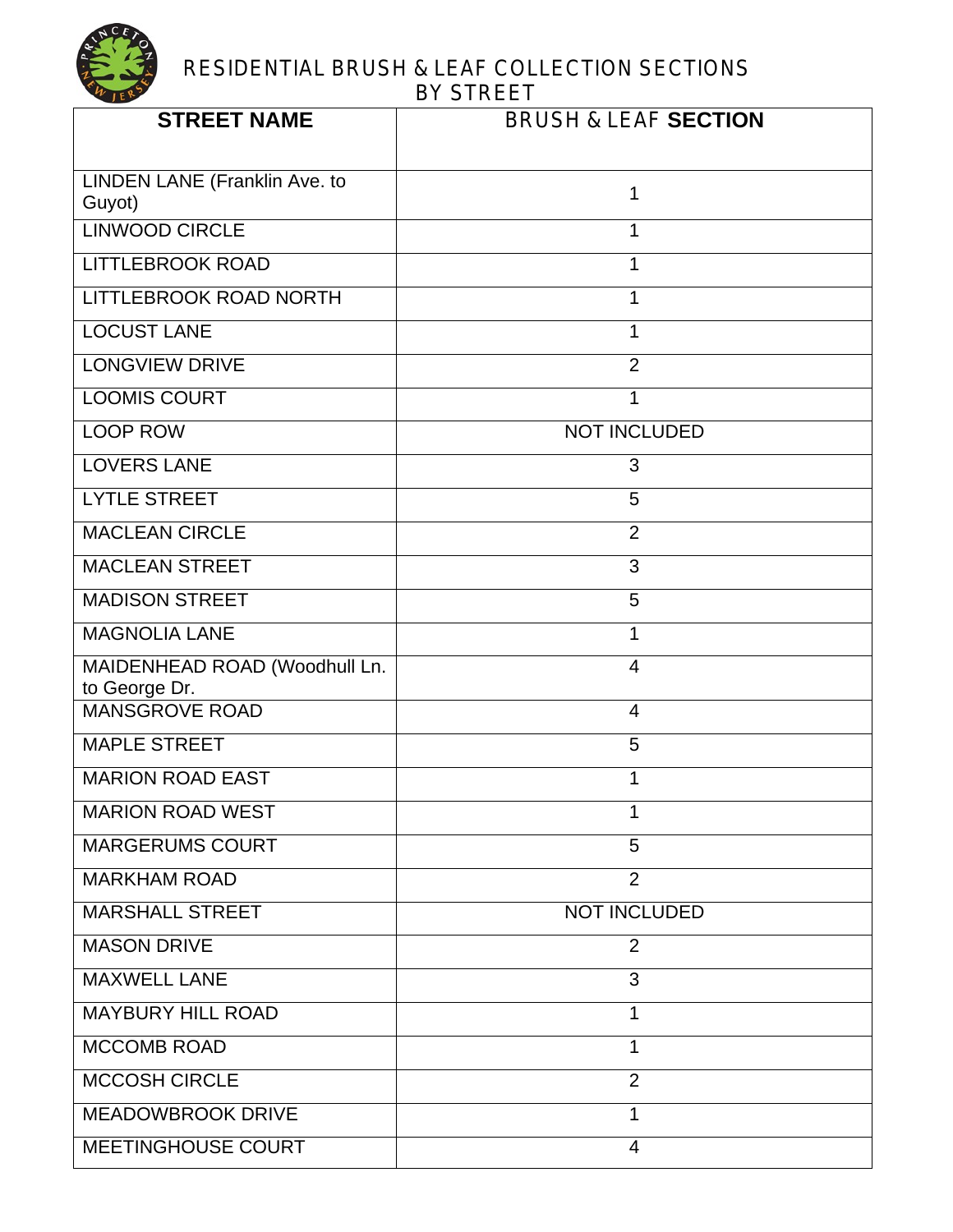

| <b>STREET NAME</b>                                  | <b>BRUSH &amp; LEAF SECTION</b> |
|-----------------------------------------------------|---------------------------------|
| MERCER ROAD (Hibben Rd. to<br>Lawrence Twp. Border) | 3                               |
| <b>MERCER STREET (Nassau St. to</b><br>Hibben Road) | 5                               |
| <b>MERRITT LANE</b>                                 | <b>NOT INCLUDED</b>             |
| <b>MERSHON DRIVE</b>                                | <b>NOT INCLUDED</b>             |
| <b>MONROE LANE</b>                                  | 1                               |
| <b>MONTADALE CIRCLE</b>                             | $\overline{4}$                  |
| <b>MONTADALE DRIVE</b>                              | $\overline{4}$                  |
| MOORE STREET (Nassau St. to<br>Franklin Ave.)       | 5                               |
| MOORE STREET (Franklin Ave. to<br>Guyot)            | 1                               |
| <b>MORAN AVENUE</b>                                 | 5                               |
| <b>MORGAN PLACE</b>                                 | $\overline{4}$                  |
| <b>MORSE LANE</b>                                   | <b>NOT INCLUDED</b>             |
| <b>MORVEN PLACE</b>                                 | 5                               |
| <b>MOUNT LUCAS ROAD</b>                             | 1                               |
| <b>MOUNTAIN AVENUE</b>                              | $\overline{4}$                  |
| <b>MULBERRY ROW</b>                                 | <b>NOT INCLUDED</b>             |
| <b>MURRAY PLACE</b>                                 | 5                               |
| NASSAU STREET (Harrison St. to<br>River Rd.)        | $\overline{2}$                  |
| NASSAU STREET (Harrison to<br><b>Route 206)</b>     | 5                               |
| <b>NEIL COURT</b>                                   | 3                               |
| <b>NEWLIN ROAD</b>                                  | 3                               |
| <b>NORTH ROAD</b>                                   | $\overline{4}$                  |
| <b>OAKLAND STREET</b>                               | 1                               |
| <b>OAKRIDGE COURT</b>                               | <b>NOT INCLUDED</b>             |
| <b>OBER ROAD</b>                                    | 3                               |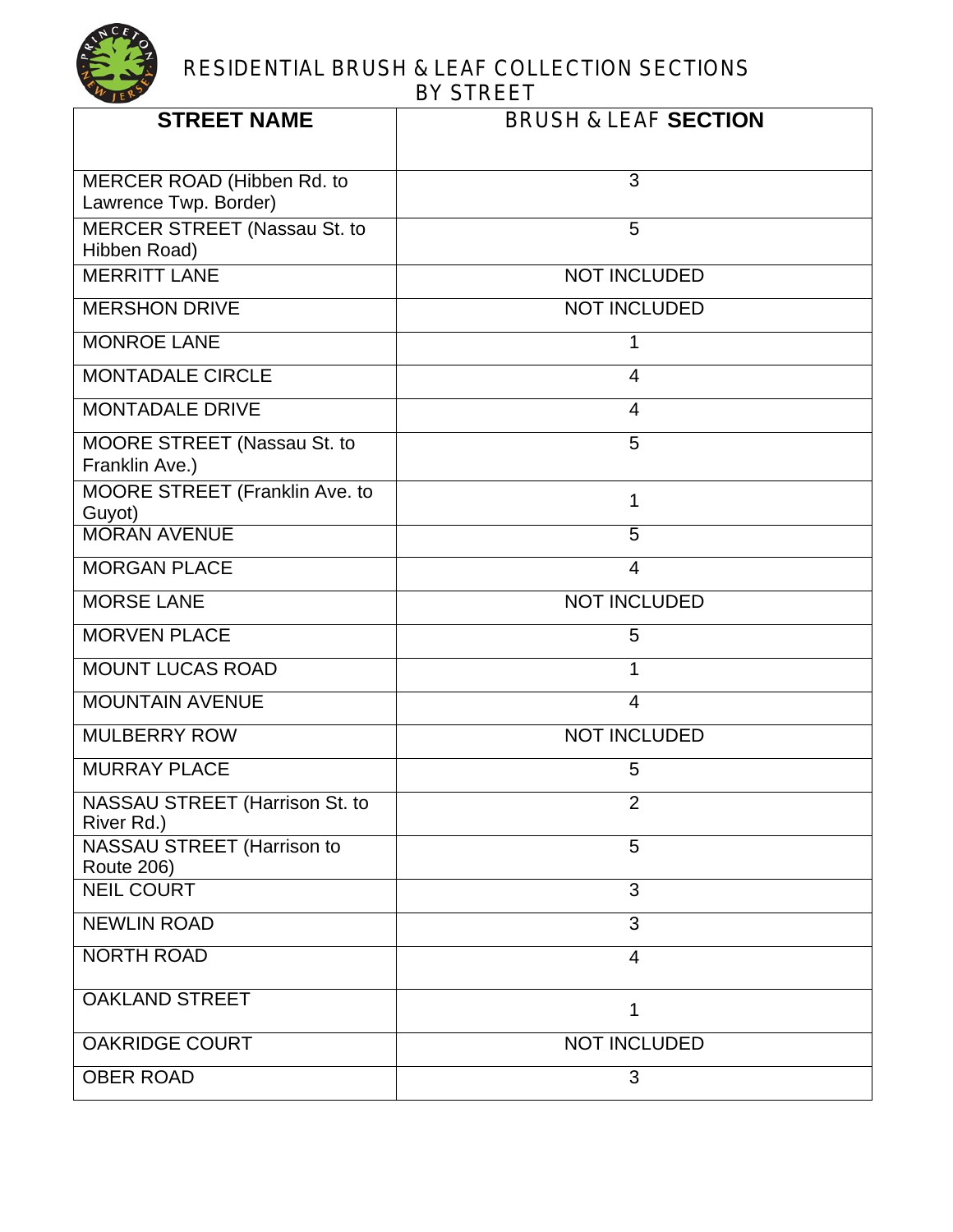| <b>STREET NAME</b>                                   | <b>BRUSH &amp; LEAF SECTION</b> |
|------------------------------------------------------|---------------------------------|
| <b>OLD ORCHARD LANE</b>                              | 1                               |
| <b>OLDEN LANE</b>                                    | 3                               |
| <b>OPPENHEIMER LANE</b>                              | <b>NOT INCLUDED</b>             |
| <b>ORCHARD CIRCLE</b>                                | 3                               |
| <b>OVERBROOK DRIVE</b>                               | 1                               |
| <b>PANOFSKY LANE</b>                                 | <b>NOT INCLUDED</b>             |
| <b>PARDEE CIRCLE</b>                                 | 3                               |
| <b>PARDOE ROAD</b>                                   | $\overline{4}$                  |
| <b>PARK PLACE</b>                                    | 5                               |
| <b>PARKSIDE DRIVE</b>                                | 3                               |
| <b>PATTON AVENUE</b>                                 | 5                               |
| (Harrison to Murray)<br><b>PATTON AVENUE</b>         | $\overline{2}$                  |
| (Harrison to Cedar)                                  |                                 |
| <b>PECK PLACE</b>                                    | 5                               |
| <b>PELHAM STREET</b>                                 | $\overline{2}$                  |
| PETTIT PLACE                                         | $\overline{4}$                  |
| PHEASANT HILL ROAD                                   | $\overline{4}$                  |
| <b>PHILIP DRIVE</b>                                  | $\overline{2}$                  |
| PINE STREET                                          | 5                               |
| <b>POE ROAD</b>                                      |                                 |
| <b>POOR FARM ROAD</b>                                | 1                               |
| <b>POTTER'S RUN</b>                                  | 3                               |
| PRESERVATION PLACE                                   | <b>NOT INCLUDED</b>             |
| PRETTY BROOK ROAD                                    | $\overline{4}$                  |
| <b>PRESERVE DRIVE</b>                                | <b>NOT INCLUDED</b>             |
| PRINCE WILLIAM COURT                                 | $\overline{2}$                  |
| PRINCETON AVENUE                                     | 5                               |
| PRINCETON-KINGSTON ROAD                              | $\overline{2}$                  |
| PROSPECT AVENUE (Washington<br>Ave. to Harrison St.) | 5                               |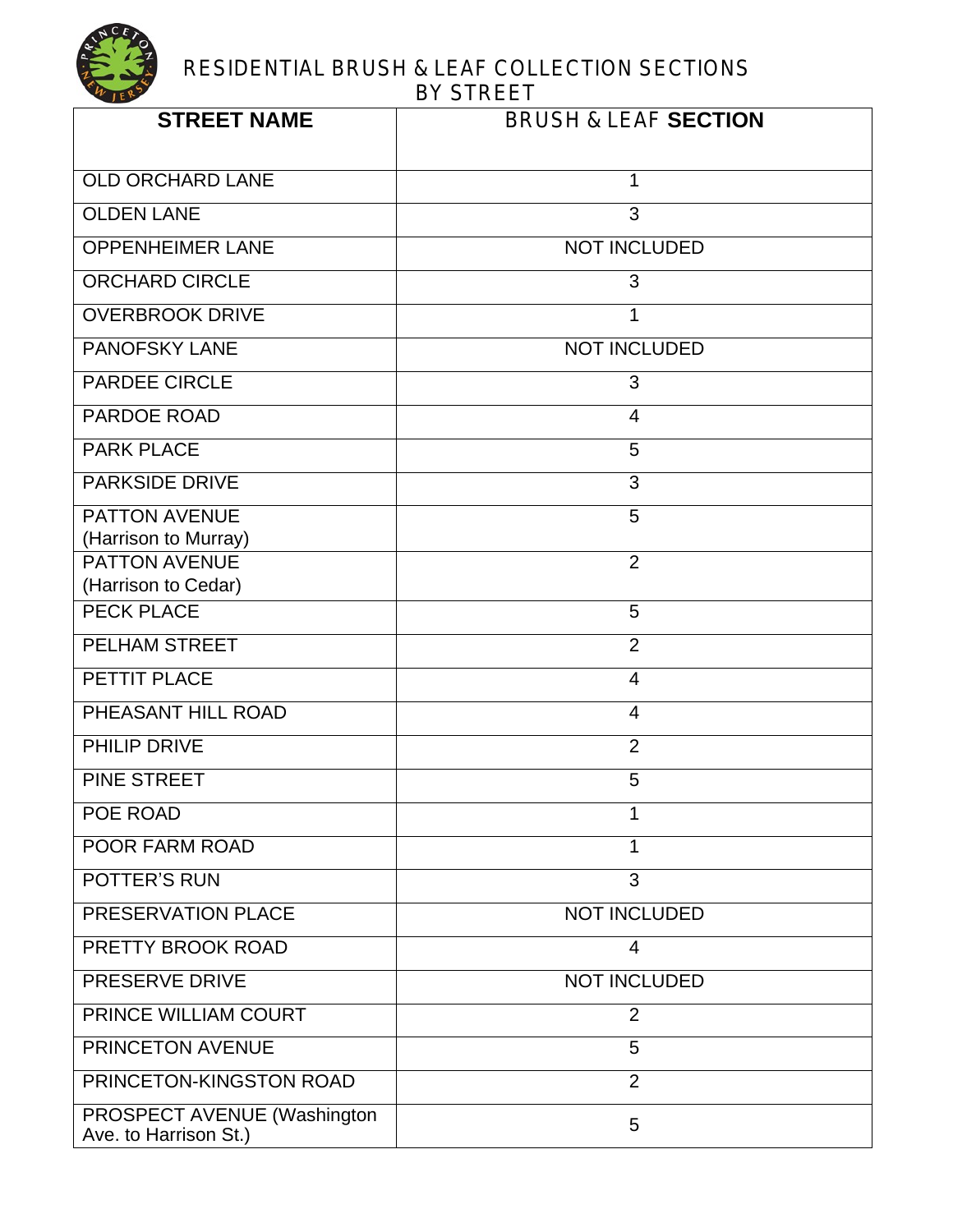

| <b>STREET NAME</b>                                          | <b>BRUSH &amp; LEAF SECTION</b> |
|-------------------------------------------------------------|---------------------------------|
| PROSPECT AVENUE (Harrison St.<br>to Princeton-Kingston Rd.) | 2                               |
| <b>PROVINCE LINE ROAD</b>                                   | $\overline{4}$                  |
| <b>PURITAN COURT</b>                                        | $\overline{4}$                  |
| <b>QUAKER ROAD</b>                                          | 3                               |
| <b>QUARRY LANE</b>                                          | <b>NOT INCLUDED</b>             |
| <b>QUARRY STREET</b>                                        | 5                               |
| <b>QUEENSTON PLACE</b>                                      | <b>NOT INCLUDED</b>             |
| <b>RACE STREET</b>                                          | 1                               |
| <b>RANDALL ROAD</b>                                         | 1                               |
| <b>RANDOM ROAD</b>                                          | 1                               |
| <b>RED HILL ROAD</b>                                        | <b>NOT INCLUDED</b>             |
| <b>RED HILL ROAD EAST</b>                                   | 1                               |
| <b>RED OAK ROW</b>                                          | <b>NOT INCLUDED</b>             |
| <b>REDDING CIRCLE</b>                                       | <b>NOT INCLUDED</b>             |
| <b>REGATTA ROW</b>                                          | 3                               |
| <b>RICHARD COURT</b>                                        | 5                               |
| <b>RIDGEVIEW CIRCLE</b>                                     | 4                               |
| <b>RIDGEVIEW ROAD</b>                                       | $\overline{4}$                  |
| <b>RIVER ROAD</b>                                           | 1                               |
| <b>RIVERSIDE DRIVE EAST</b>                                 | $\overline{2}$                  |
| <b>RIVERSIDE DRIVE WEST</b>                                 | $\overline{2}$                  |
| <b>ROBERT ROAD</b>                                          | $\overline{2}$                  |
| <b>RODNEY COURT</b>                                         | 3                               |
| <b>ROLLINGMEAD</b>                                          | 1                               |
| <b>ROPER ROAD</b>                                           | $\overline{2}$                  |
| <b>ROSEDALE LANE</b>                                        | <b>NOT INCLUDED</b>             |
| <b>ROSEDALE ROAD</b>                                        | 3                               |
| <b>ROSS STEVENSON CIRCLE</b>                                | 1                               |
| <b>RUNNING CEDAR ROAD</b>                                   | $\overline{4}$                  |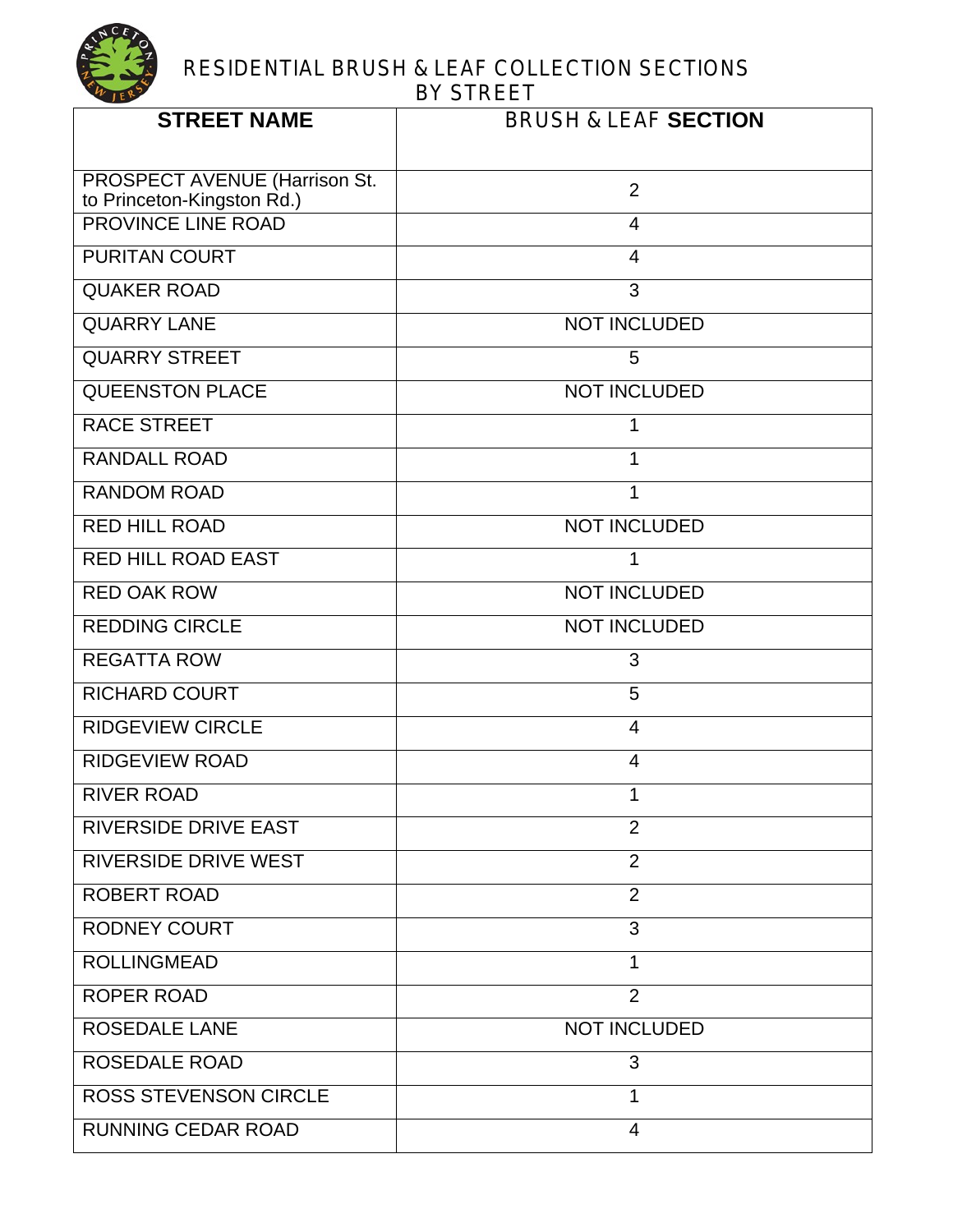| <b>STREET NAME</b>                                     | <b>BRUSH &amp; LEAF SECTION</b> |
|--------------------------------------------------------|---------------------------------|
| <b>RUSSELL ROAD</b>                                    | 3                               |
| <b>SASSAFRAS ROW</b>                                   | <b>NOT INCLUDED</b>             |
| <b>SCOTT LANE</b>                                      | 1                               |
| <b>SCRIBNER COURT</b>                                  | 3                               |
| <b>SERGEANT STREET</b>                                 | $\overline{2}$                  |
| <b>SHADY BROOK LANE</b>                                | 1                               |
| <b>SHIRLEY COURT</b>                                   | 5                               |
| <b>SNOWDEN LANE</b>                                    | 1                               |
| <b>SOUTHERN WAY</b>                                    | $\overline{2}$                  |
| <b>SPRING STREET</b>                                   | 5                               |
| <b>SPRINGDALE ROAD</b>                                 | 3                               |
| <b>SPRUCE LANE</b>                                     | 5                               |
| <b>SPRUCE STREET</b>                                   | 5                               |
| <b>ST CLAIR COURT</b>                                  | 3                               |
| <b>STANLEY AVE</b>                                     | 1                               |
| STATE ROAD (Leigh Ave. to<br>Montgomery border)        | 1                               |
| <b>STETSON WAY</b>                                     | 3                               |
| STOCKTON STREET (from<br>Lawrence border to Hibben Rd) | 3                               |
| <b>STONE CLIFF ROAD</b>                                | $\overline{4}$                  |
| <b>STONE HOUSE DRIVE</b>                               | 3                               |
| <b>STONEWALL CIRCLE</b>                                | $\overline{4}$                  |
| <b>STONY BROOK LANE</b>                                | $\overline{4}$                  |
| <b>STUART CLOSE</b>                                    | $\overline{4}$                  |
| <b>STUART ROAD</b>                                     | $\overline{4}$                  |
| <b>STUART ROAD EAST</b>                                | 1                               |
| <b>STUART ROAD WEST</b>                                | 1                               |
| <b>STURGES WAY</b>                                     | $\overline{2}$                  |
|                                                        |                                 |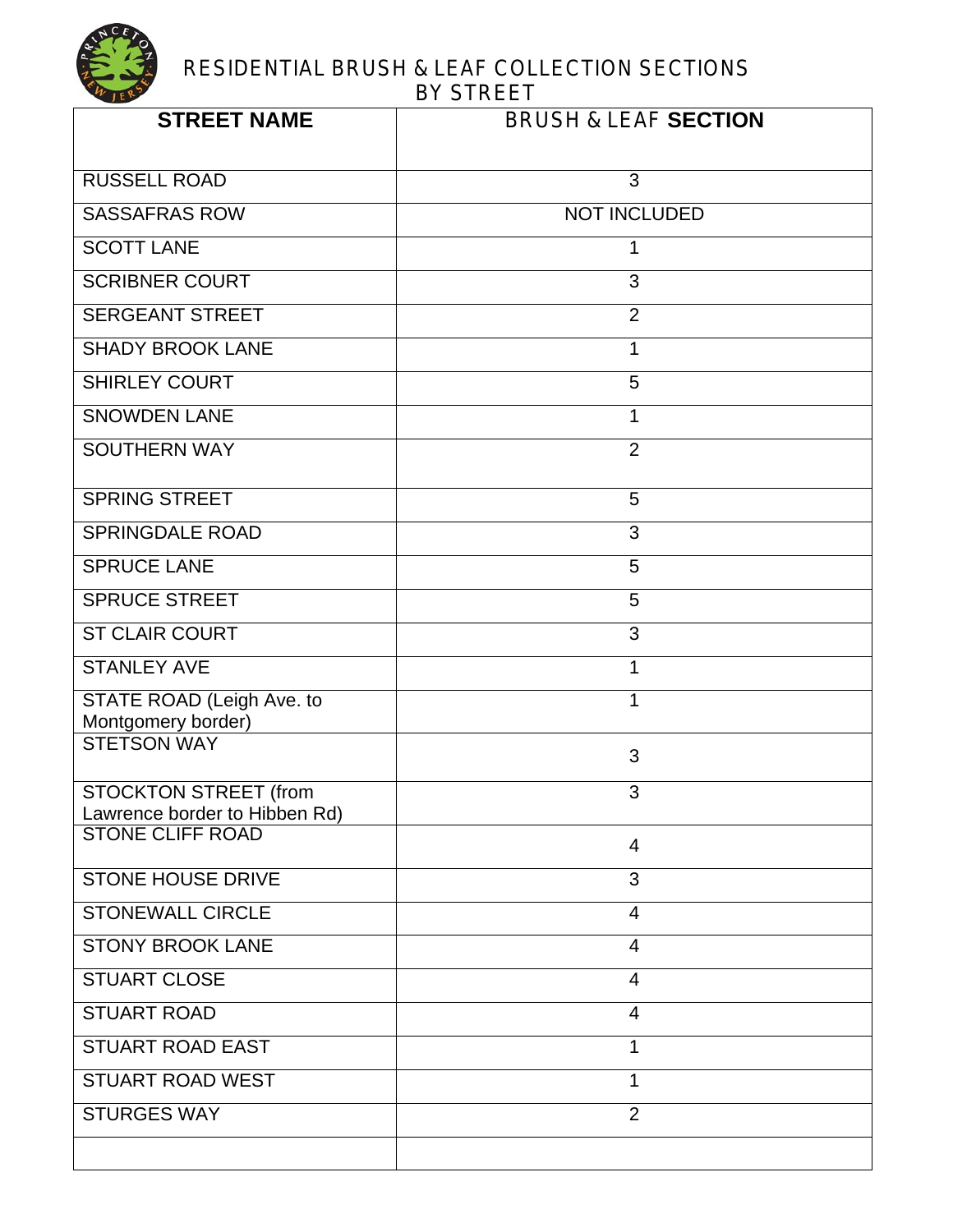

| <b>STREET NAME</b>         | <b>BRUSH &amp; LEAF SECTION</b> |
|----------------------------|---------------------------------|
| <b>SYCAMORE ROAD</b>       | 2                               |
| <b>TALBOT LANE</b>         | 3                               |
| <b>TARKINGTON COURT</b>    | 3                               |
| <b>TEE-AR PLACE</b>        | 1                               |
| <b>TERHUNE ROAD</b>        | $\mathbf{1}$                    |
| <b>THANET ROAD</b>         | <b>NOT INCLUDED</b>             |
| <b>TORREY LANE</b>         | 5                               |
| <b>TREWBRIDGE COURT</b>    | 4                               |
| <b>TULANE STREET NORTH</b> | 5                               |
| <b>TUPELO ROW</b>          | <b>NOT INCLUDED</b>             |
| <b>TURNER COURT</b>        | 1                               |
| <b>TYSON LANE</b>          | $\mathbf{1}$                    |
| <b>UNIVERSITY PLACE</b>    | 3                               |
| <b>VALLEY ROAD</b>         | 1                               |
| <b>VAN DYKE ROAD</b>       | $\mathbf{1}$                    |
| <b>VAN MARTER COURT</b>    | $\overline{4}$                  |
| <b>VANDEVENTER AVE</b>     | 5                               |
| <b>VEBLIN CIRCLE</b>       | 3                               |
| <b>VERNON CIRCLE</b>       | $\overline{2}$                  |
| <b>VICTORIA MEWS</b>       | <b>NOT INCLUDED</b>             |
| <b>VON NEUMAN DRIVE</b>    | <b>NOT INCLUDED</b>             |
| <b>VREELAND COURT</b>      | 3                               |
| <b>WALKER DRIVE</b>        | $\overline{4}$                  |
| <b>WALNUT LANE</b>         | 1                               |
| <b>WARREN COURT</b>        | 3                               |
| <b>WASHINGTON ROAD</b>     | <b>NOT INCLUDED</b>             |
| <b>WENDOVER DRIVE</b>      | $\overline{4}$                  |
| <b>WEST DRIVE</b>          | <b>NOT INCLUDED</b>             |
| <b>WESTCOTT ROAD</b>       | $\overline{4}$                  |